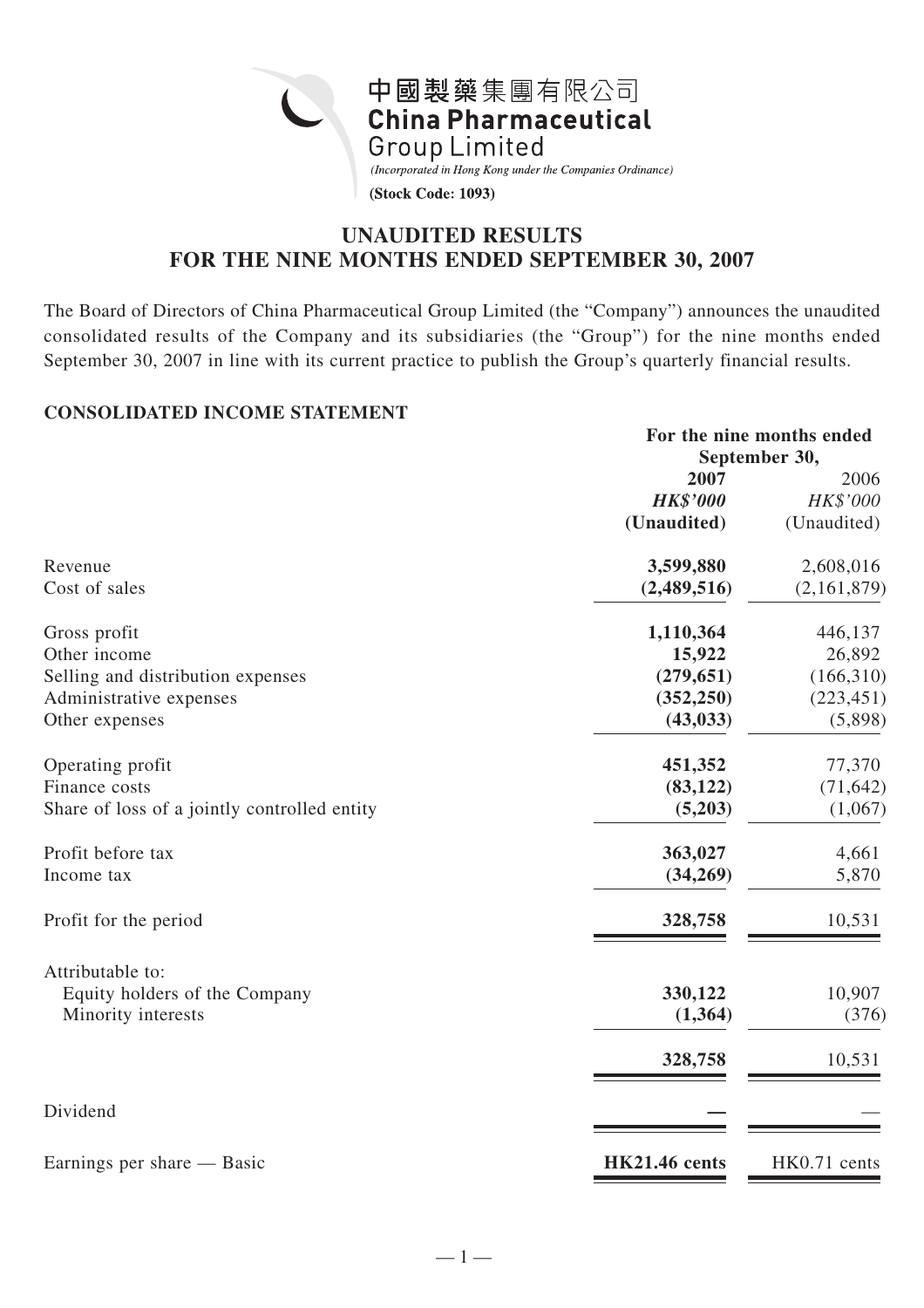#### *Notes:*

- 1. The accounting policies used in the preparation of the financial data for the nine months ended September 30, 2007 are consistent with those followed in the preparation of the annual financial statements of the Group for the year ended December 31, 2006.
- 2. The calculation of the basic earnings per share for the nine months ended September 30, 2007 is based on the unaudited profit attributable to equity holders of the Company of HK\$330,122,000 (1.1.2006 to 9.30.2006: HK\$10,907,000) and the 1,538,124,661 shares (1.1.2006 to 9.30.2006: 1,538,124,661 shares) in issue during the period.

No diluted earnings per share is presented for the nine months ended September 30, 2007 and 2006 as there were no potential ordinary shares in issue during both periods.

- 3. The directors resolved not to declare an interim dividend for the nine months ended September 30, 2007 (1.1.2006 to 9.30.2006: Nil).
- 4. The financial data for the nine months ended September 30, 2007 is based on the internal records and management accounts of the Group and has not been reviewed or audited by the external auditors of the Company.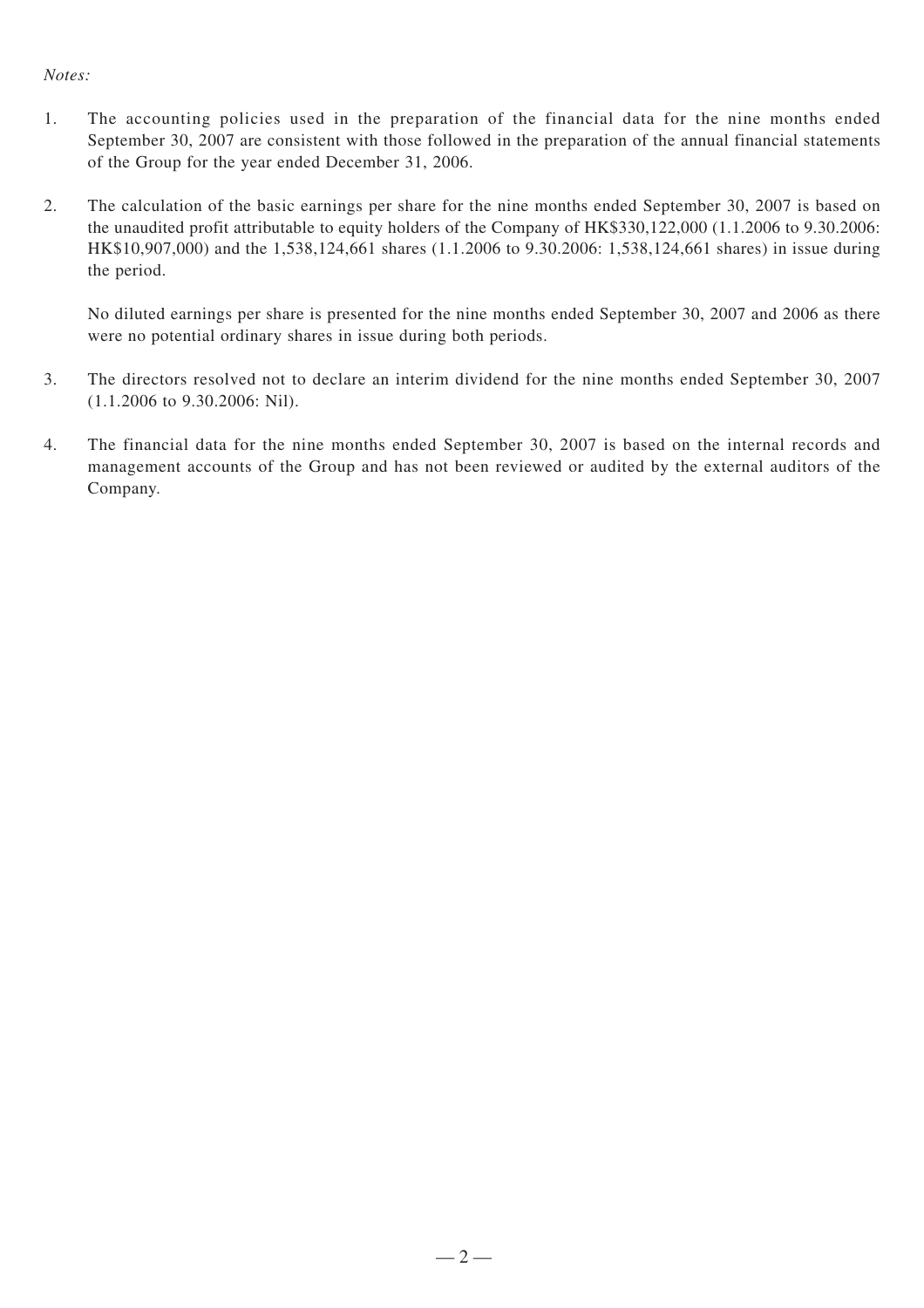# **REVENUE AND SEGMENT INFORMATION**

The Group reports its primary segment information by products, namely bulk drugs (including penicillin series, cephalosporin series and vitamin C series), finished drugs and others. Segment information about these products is presented below:

#### **For the nine months ended September 30, 2007**

|                                   | <b>Bulk Drugs</b> |                          |                    |                          |               |                     |              |
|-----------------------------------|-------------------|--------------------------|--------------------|--------------------------|---------------|---------------------|--------------|
|                                   | series            | Penicillin Cephalosporin | Vitamin C          | Finished                 | <b>Others</b> | <b>Eliminations</b> | Consolidated |
|                                   | HK\$'000          | series<br>HK\$'000       | series<br>HK\$'000 | <b>Drugs</b><br>HK\$'000 | HK\$'000      | HK\$'000            | HK\$'000     |
| <b>REVENUE</b>                    |                   |                          |                    |                          |               |                     |              |
| External sales                    | 1,256,722         | 543,698                  | 739,766            | 1,034,904                | 24,790        |                     | 3,599,880    |
| Inter-segment sales               | 293,029           | 29,877                   | 623                |                          | 190           | (323,719)           |              |
| <b>TOTAL REVENUE</b>              | 1,549,751         | 573,575                  | 740,389            | 1,034,904                | 24,980        | (323,719)           | 3,599,880    |
| <b>SEGMENT RESULTS</b>            | 361,862           | 30,318                   | 112,059            | (17, 113)                | (20, 624)     |                     | 466,502      |
| Unallocated income                |                   |                          |                    |                          |               |                     | 94           |
| Unallocated corporate<br>expenses |                   |                          |                    |                          |               |                     | (15, 244)    |
| Operating profit                  |                   |                          |                    |                          |               |                     | 451,352      |

# **For the nine months ended September 30, 2006**

|                                             | <b>Bulk Drugs</b>  |                                                |                                 |                                      |                           |                                 |                          |
|---------------------------------------------|--------------------|------------------------------------------------|---------------------------------|--------------------------------------|---------------------------|---------------------------------|--------------------------|
|                                             | series<br>HK\$'000 | Penicillin Cephalosporin<br>series<br>HK\$'000 | Vitamin C<br>series<br>HK\$'000 | Finished<br><b>Drugs</b><br>HK\$'000 | <b>Others</b><br>HK\$'000 | <b>Eliminations</b><br>HK\$'000 | Consolidated<br>HK\$'000 |
| <b>REVENUE</b>                              |                    |                                                |                                 |                                      |                           |                                 |                          |
| External sales                              | 737,494            | 485,356                                        | 431,004                         | 941,347                              | 12,815                    |                                 | 2,608,016                |
| Inter-segment sales                         | 146,639            | 71,410                                         | 379                             |                                      |                           | (218, 428)                      |                          |
| <b>TOTAL REVENUE</b>                        | 884,133            | 556,766                                        | 431,383                         | 941,347                              | 12,815                    | (218, 428)                      | 2,608,016                |
| <b>SEGMENT RESULTS</b>                      | 45,972             | 31,353                                         | (3,101)                         | 30,912                               | (16,161)                  |                                 | 88,975                   |
| Unallocated income<br>Unallocated corporate |                    |                                                |                                 |                                      |                           |                                 | 909                      |
| expenses                                    |                    |                                                |                                 |                                      |                           |                                 | (12,514)                 |
| <b>Operating Profit</b>                     |                    |                                                |                                 |                                      |                           |                                 | 77,370                   |

Inter-segment sales are charged at prevailing market rates.